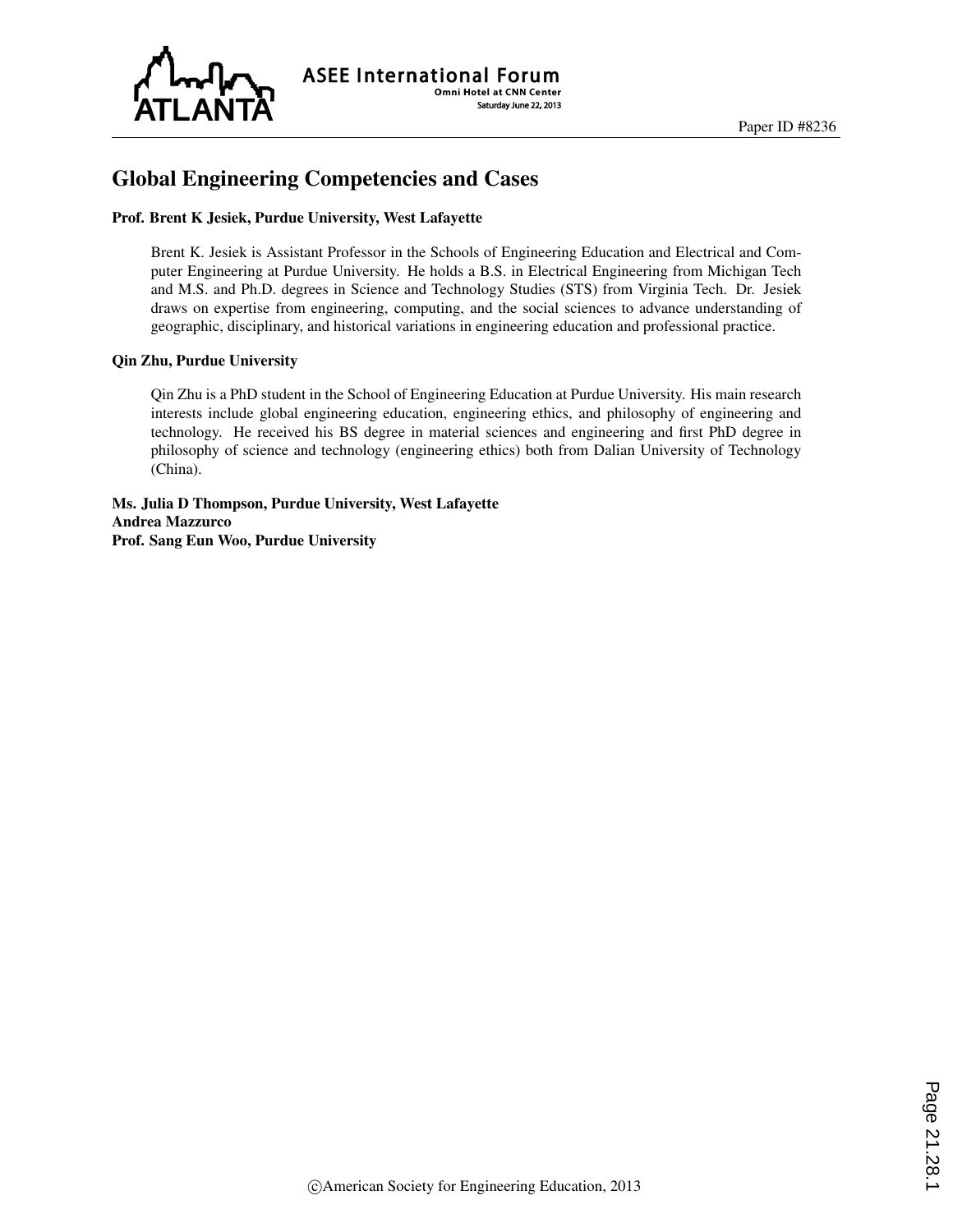# **Global Engineering Competencies and Cases**

Whether working on multi-national project teams, navigating geographically dispersed supply chains, or engaging customers and clients abroad, engineering graduates encounter worlds of professional practice that are increasingly global in character. This new reality poses challenges for engineering educators and employers, who are faced with the formidable task of preparing engineers to be more effective in diverse global contexts. In response, more global learning opportunities are being made available to engineering students, as reflected in gradual yet steady increases in the number of global engineering programs and participating students. <sup>1</sup> Many companies are also offering professional development opportunities to help their employees learn foreign languages and cultures, cultural etiquette, and global leadership skills. Nonetheless, there remains a lack of clarity about what specific competencies are most important for global engineers, much less what training techniques best support development of such capabilities. These difficulties are further compounded by a large and diffuse body of literature discussing technical work practices in global context, including for engineers and other professionals.

In response to these challenges, this paper reports preliminary results of a comprehensive literature review focused on engineering in global context. The analyzed literature includes articles, papers, and reports drawn primarily from the fields of engineering education, business and management, organizational psychology, and human resources. The primary inclusion criteria for creating this collection centers on identifying descriptions of situations that involve: 1) a need for globally competent behaviors, 2) individuals from multiple national, regional, and/or ethnic cultures, and 3) technical tasks and/or problem solving. Particular emphasis is placed on finding case studies that provide detailed, practice-based accounts of global technical work, allowing us to identify specific kinds of situations, as well as associated contextappropriate behaviors.

We begin by discussing the background for our study, including a review of related literature and reasons for looking at global engineering from new and different angles. We then turn to a brief overview of our current data collection and analysis efforts, including interactions with subject matter experts, i.e., global engineers with industry experience. After reviewing some preliminary findings from our literature analysis, we conclude with a discussion of next steps, including how our research is being used to inspire creation of situational prompts and activities that can be leveraged for both assessment and instructional purposes. The audience for this paper includes engineering educators and representatives from industry who seek clarity regarding desirable attributes for global engineers. Additionally, many of the case studies and other materials discussed in this paper can potentially be used in existing training programs and courses.

### **Background**

Since at least the late 1940s and early 1950s, commentators have discussed what kinds of capabilities and training are important for engineers tasked with working across countries and cultures. 1 However, a variety of globalization trends, including intensified economic and technological competition among both countries and firms, have helped amplify these conversations in recent decades. The result has been a long string of commentaries and reports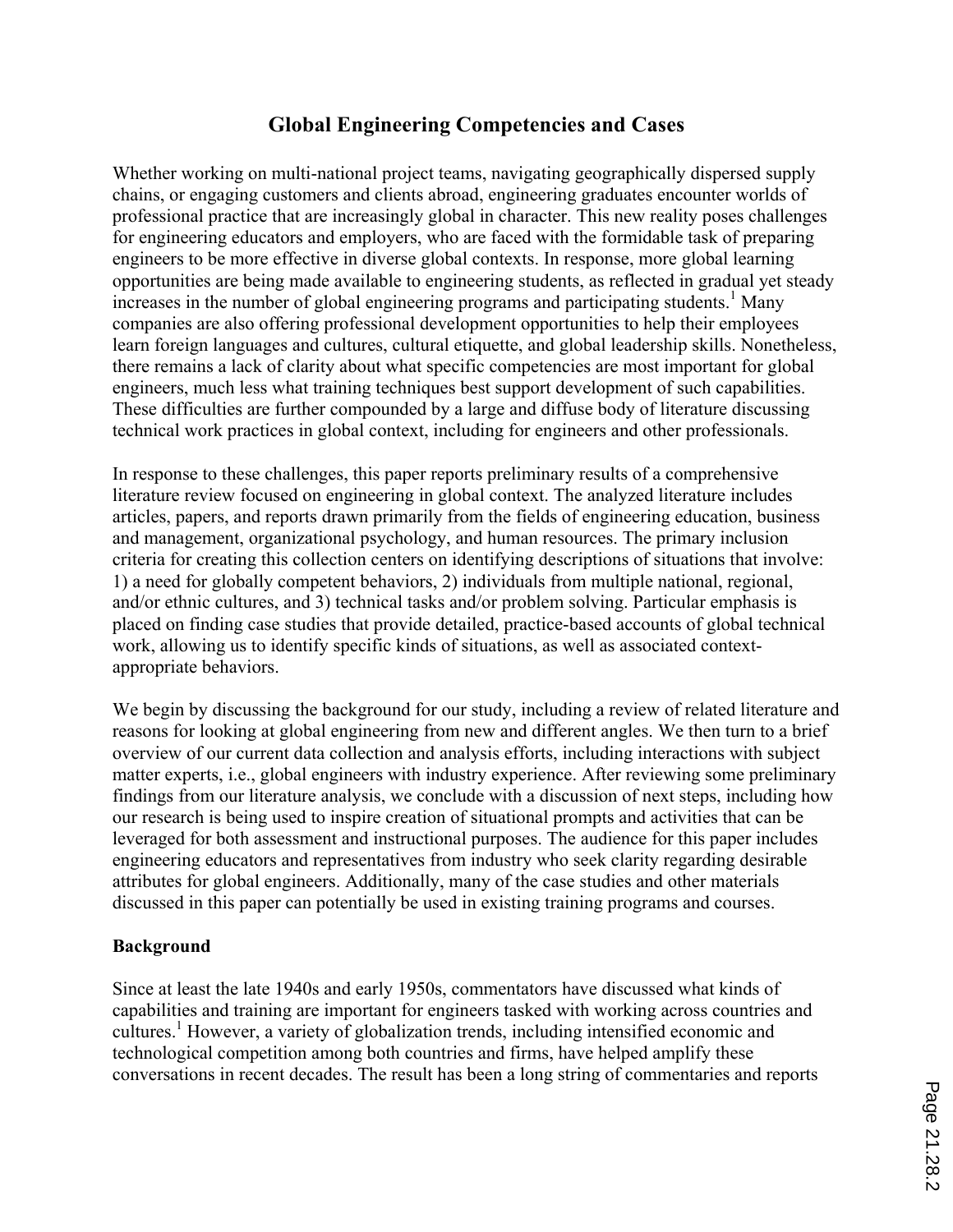calling on educators to better prepare students in engineering and other STEM fields for the global realities they will likely face in their careers.<sup> $2-7$ </sup>

These and many other reports and studies have also addressed questions about what specific kinds of attributes are important for the so-called "global engineer." For example, one forwardlooking NRC report published in 1999 outlined a "global engineering skill set" with four main items: "(1) language and cultural skills, (2) teamwork and group dynamic skills, (3) knowledge of the business and engineering cultures of counterpart countries, and (4) knowledge of international variations in engineering education and practice." <sup>3</sup> Many other authors and groups have since compiled or created their own partially unique lists of attributes, and other efforts of this type are ongoing. $9-22$  Accreditation guidelines and curriculum reports stand as yet other important sources of evidence regarding the global dimensions of engineering practice.<sup>23-26</sup>

Wading into this large body of literature reveals two interrelated issues, the first methodological. There is considerable variability in how these lists of attributes have been developed, often accompanied by a lack of transparency and rigor. More specific shortcomings include a tendency among the leaders and authors of these initiatives to generate lists of attributes based on relatively weak sources of empirical data, including prior literature (which itself often lacks empirical grounding), the experiences of the authors themselves, and/or pre-existing learning outcomes from relevant courses or programs. In other instances, the stakeholders who are consulted to help generate such lists are not adequately characterized, making it difficult to evaluate their qualifications. Still other concerns include limited grounding in relevant theoretical frameworks (e.g., Bloom's Taxonomy), and little discussion of how certain attributes might be developed through specific types of learning experiences. Most of the studies cited above suffer from at least one or more of these faults.

A second kind of concern centers on the limited theoretical understanding around the attributes themselves. Most notably, there is often a lack of clarity regarding how the target attributes are defined, much less what they mean in practice. The literature offers many dozens of attributes and competencies, yet it is difficult to make sense of these existing documents due to differences in terminologies, theoretical foundations, and intended practical applications. The current state of engineering education literature calls for more systematic research that is grounded in theory and informed by extensive empirical data, including to address the following questions: what attributes are most important for global engineering, how are they related to one another, and how are they understood and experienced by students and practitioners?

Our research is addressing these issues in two ways. To begin, we acknowledge that the extant literature provides many valuable insights about what kinds of attributes are often viewed as important for global engineering practice, even if no widespread consensus has yet been reached. For the sake of conceptual clarity, we sort the existing lists of attributes into three major categories.27 The first category centers on foundational technical and professional attributes that are not explicitly global in nature, but are frequently viewed as important for most any practicing engineer, including engineering problem solving and design skills, communication and teamwork capabilities, etc. A second major category includes a variety of attributes that are viewed as important for most any global professional, such as foreign language proficiency, intercultural competence, a "global mindset," and appropriate cultural and historical knowledge.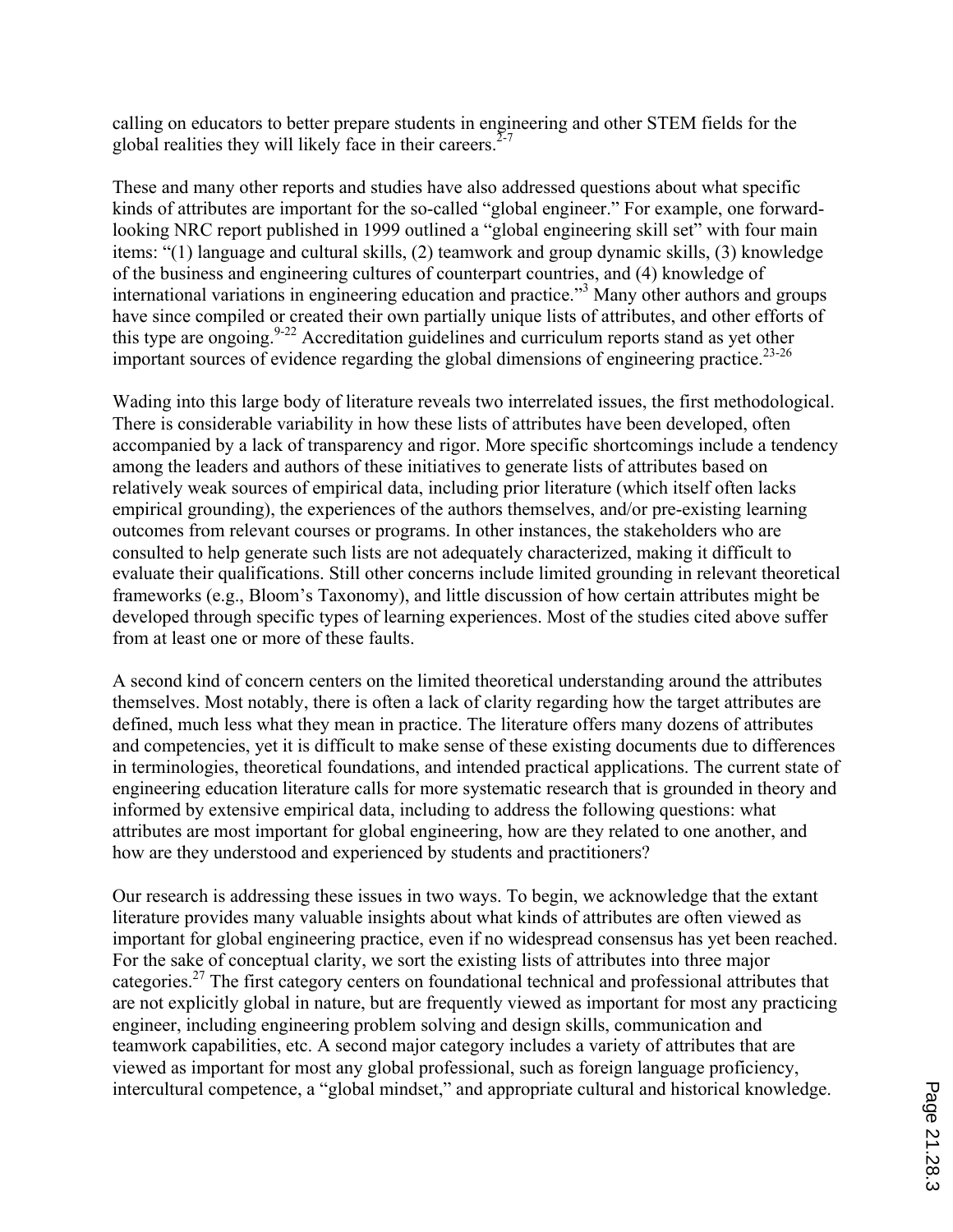We distinguish and bracket these two categories based on a twofold rationale. First, there are already large and growing bodies of literature concerned with defining, developing, and assessing these attributes. Second, we call into question a longstanding tendency to view engineering practice as segmented, where the "technical core" is viewed separately from other knowledge, skills, attitudes, and abilities, including those global and professional in nature.<sup>28</sup>

This brings us to our third major domain of interest, *global engineering competency*, which we use as an umbrella term for those attributes and capabilities *uniquely or especially relevant for engineering practice in global context*. <sup>27</sup> We focus on this category since there is a considerable lack of literature in this area, which acknowledges that expertise – including that of engineers – is often situated and domain-specific. For example, teamwork skill requirements may change when attention shifts from teams in general to *engineering* teams, and change yet again when looking at *multicultural engineering* teams. Recognition of such dynamics can be traced back to at least the aforementioned NRC report, which emphasized the importance of knowing about different "engineering cultures," including geographic variations in engineering education and practice.<sup>8</sup> As we discuss below, many reports and documents have discussed attributes that seem to fit within this category.

Nonetheless, there remain methodological questions about how one might go about identifying and validating what counts as "global engineering competency." Here we again acknowledge that considerable efforts have already been made to directly interrogate subject matter experts about what attributes they think are important for global engineers, primarily through surveys, interviews, and focus groups. However, this data often provides limited insights about what typical types of *work situations* challenge global engineers to perform specific kinds of *contextappropriate behaviors*, which themselves may require certain foundational *attributes.* To address this limitation, we begin by setting aside the question of what underlying competencies or attributes are most important for global engineers, and instead probe how experts actually *experience* global engineering practice. As our study methods indicate, this is in part accomplished through a search for case studies and other rich descriptions of global engineering practice, and in part through the kinds of critical incident interview and focus group techniques that are gaining considerable visibility and credibility in the engineering education literature.<sup>29</sup> Systematically probing and identifying global engineering situations and behaviors can also help us establish essential foundations for other objectives, such as improving our understanding of what underlying competencies and attributes are important, developing related instructional materials, and creating new assessment instruments to measure global engineering competence.

### **Study Design**

Our study design begins by asking: What types of work situations do global engineers typically encounter, and what kinds of context-appropriate behaviors are required in these situations? To address this question, we use two main sources of data: previously published literature, and direct interaction with subject matter experts (i.e., global engineers). To scope our data collection efforts, we specifically seek out descriptions of critical incidents, case studies, and other kinds of situations that involve: 1) a need for globally competent behaviors, 2) individuals from multiple national, regional, and/or ethnic cultures, and 3) technical tasks and/or problem solving.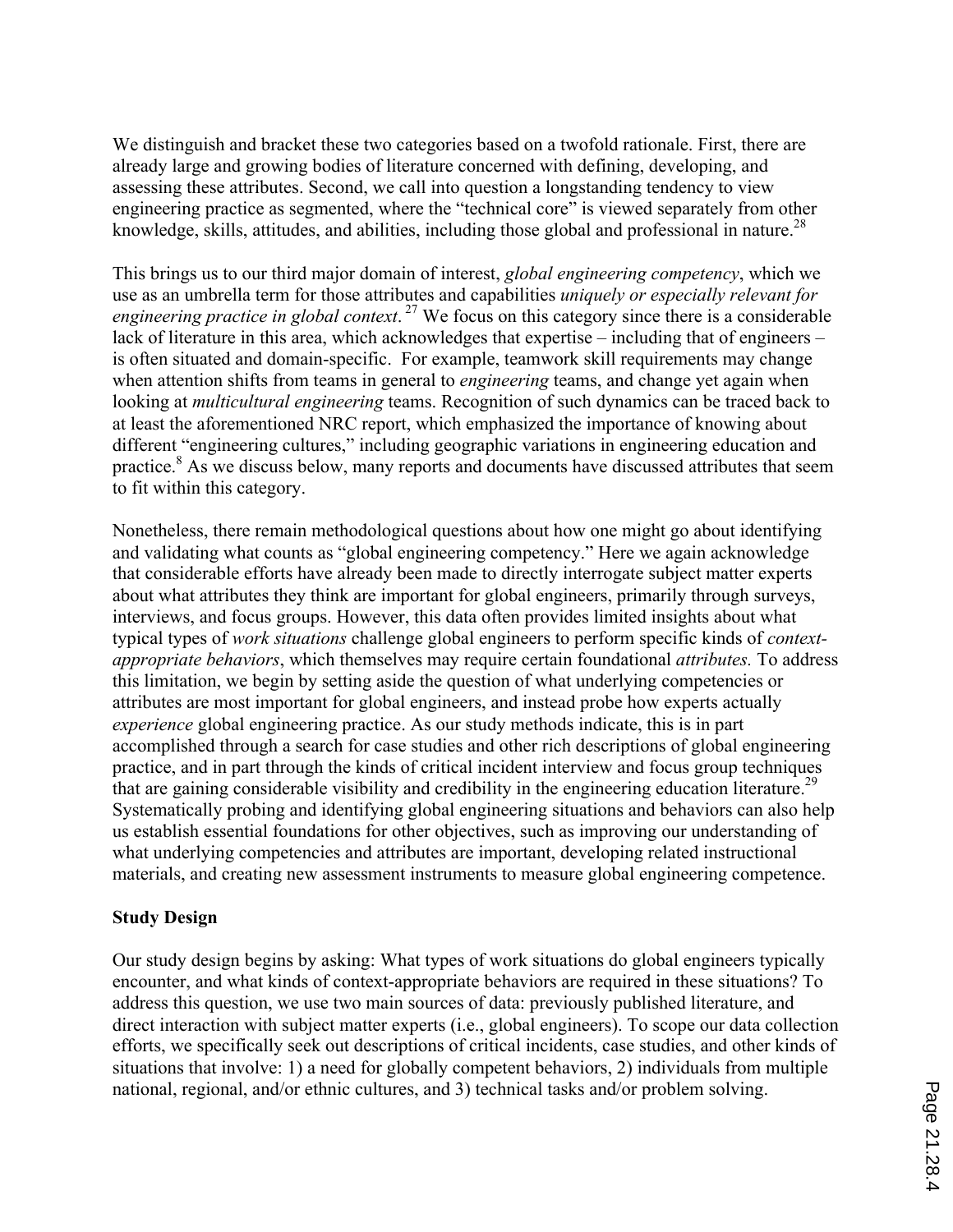Our ongoing search for relevant literature has been wide-ranging, but with a particular focus on publications from engineering and other technical fields, business and management, and crosscultural studies. To date we have collected more than 50 relevant case studies from more nearly twenty different sources, including books, case study collections, and journal articles. The majority of the cases are based on actual, real-world situations, while others are hypothetical.

The research team has also conducted one-on-one and group (2-5 participant) interviews with 25 subjects. Most of these individuals hold one or more engineering degrees, and all have previous or current job roles involving global technical work, typically in large corporations. The data collection procedure involved first sensitizing interviewees to the domain of interest through discussion of a relevant global scenario prompt, presented as Figure 1 in the final section of this paper. The rest of the conversation utilized a critical incident approach to elicit stories of global engineering practice from participants.<sup>30</sup> The interviewer's role was largely limited to probing for details and helping respondents understand what kinds of stories were most relevant. All data was collected following appropriate procedures for interacting with human subjects.

Our data analysis efforts involve development and application of a common coding framework for all of the cases and situations drawn from the literature and elicited from our research subjects. The categories and codes are being refined iteratively using both inductive and deductive approaches, which allow us to leverage our prior knowledge of the domain of interest as well as our growing familiarity with the collected data. The current categories include:

- National Cultures Involved: Including host location and culture, and guest culture(s).
- Situation-Motivation: The main reason or motivation for the situation or case, such as expatriate assignment, greenfield plant start-up, cross-national collaborative project, etc.
- Situation-Cultural Dimensions: Relevant cultural dimensions evident in the case, such as those drawn from Hofstede's work (e.g., power distance, individualism vs. collectivism, etc.) and/or other salient categories (e.g., nepotism, low vs. high context culture, etc.).
- Situation-Other Dimensions: Other salient dimensions evident in the case, including those related to global engineering competency (e.g., engineering cultures, ethics, etc.).
- Personal Attributes: Particular attributes or competencies explicitly mentioned as relevant or important for the case or situation described.

While data collection and analysis remains ongoing, we can report on three thematic dimensions coming out of our work, and particularly from our study of the extant case literature. We also discuss how our results are being leveraged to write questions for a new assessment instrument. Finally, it should be noted that this phase of the study allows us to discuss the kinds of situations and behaviors appearing most often in our data set, while future phases of research will involve clarifying the specific kinds of attributes that are most salient for these situations and behaviors.

### **Preliminary Findings**

One important question emerging from our research centers on the extent to which the kinds of situations and behaviors evident in the case studies and critical incidents we have collected can be mapped to the various kinds of global capabilities presented in the lists of attributes reviewed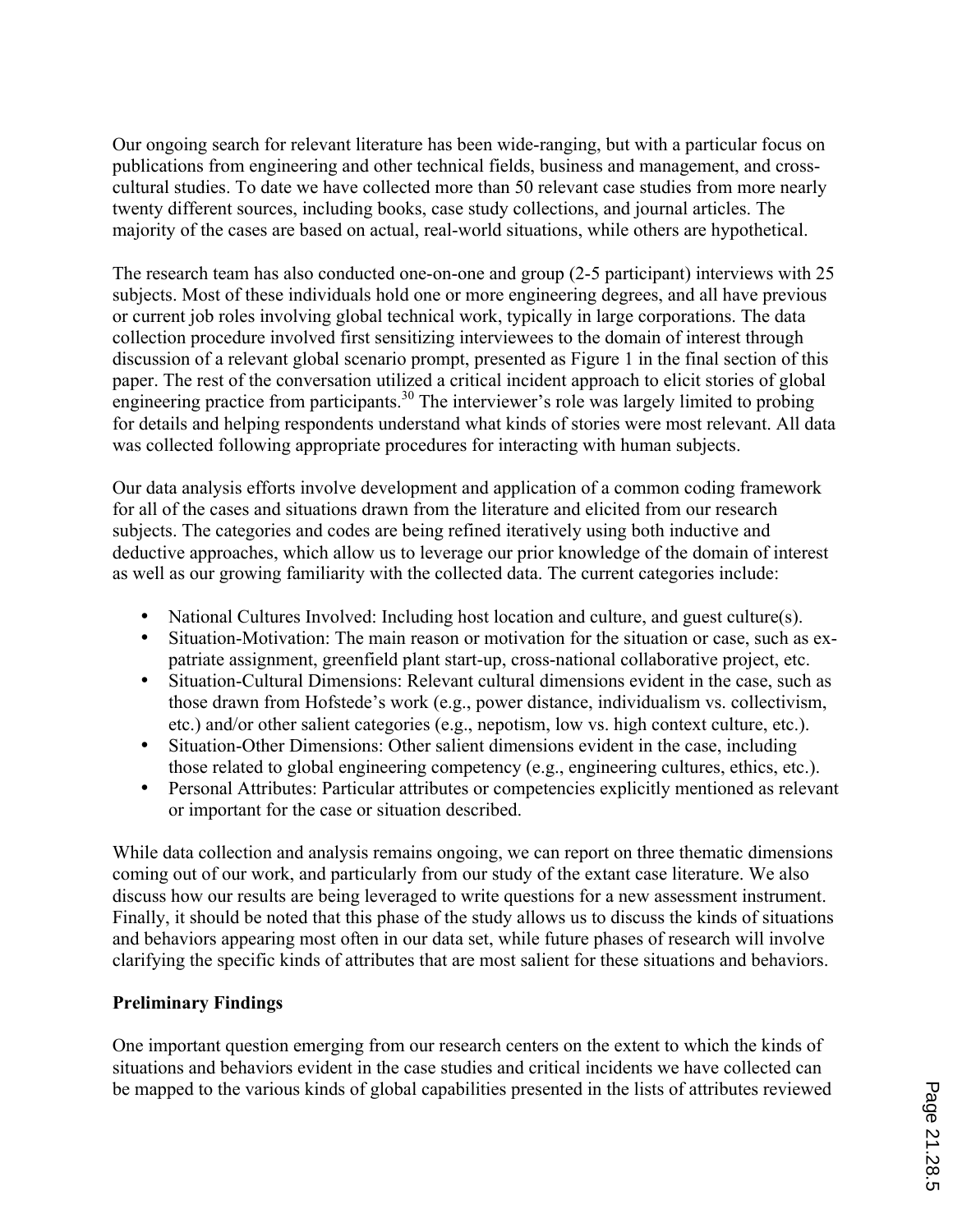above. The sections that follow address this question by focusing on what appear to be some key dimensions of global engineering competency that have surfaced in our data collection efforts.

#### *Technical Coordination*

The broadest and most prevalent category of situations and behaviors evident in our data set involve what Trevelyan calls "technical coordination," or "working with and influencing other people so they conscientiously perform some necessary work in accordance with a mutually agreed schedule."<sup>31</sup> This is perhaps not surprising given growing evidence that technical coordination is often the most prominent type of work performed by engineers. This usually involves informal rather than formal management tasks, and per Trevelyan may include activities such as: cooperating and coordinating with others both within and beyond the organization; supervising, monitoring, and reporting work progress, negotiating points of view; delegating work; team building and leading; networking; and developing policies and procedures.

Wading into the literature, we find that most of the cases presented by Acosta et al. in their *Global Engineering* text describe examples of technical coordination in cross-national/cultural context, including situations that involve working with others to design parts or tooling, diagnose and address problems, and implement new procedures or programs.<sup>32</sup> Common underlying motivations for these situations include quality control, inventory control, supply chain and logistics, worker productivity, and expansion/relocation issues. To interpret the cultural dynamics of these situations, the authors utilize Hofstede's cultural dimensions.<sup>33</sup> Many of the case studies and vignettes presented in Laroche's *Managing Cultural Diversity in Technical Professions* also involve technical coordination in the midst of cultural diversity, including in relation to supply chain issues, dealing with difficult customers and clients, working with nontechnical managers, and grappling with context-dependent styles of delegating, overseeing, and executing technical work.<sup>34</sup> A Harvard Business Review case study by Yemen, on the other hand, examines Cisco Systems, Inc.'s move into China, focusing on both informal and formal management and leadership challenges in the context of a high-tech, multi-national firm.<sup>35</sup>

Yet to what extent are facets of cross-cultural technical coordination reflected in the lists of attributes reviewed above? While not explicitly described, professional capabilities in related areas such as communication, leadership, teamwork, and project management are sometimes mentioned.<sup>20</sup> Other writers are more explicit about the cross-cultural dimensions of such attributes, as reflected in Mohtar and Dare's assertion that global engineers be able to "adapt to cultural norms in the professional arena and act appropriately," "communicate professionally in a culturally-appropriate manner," and "contribute to a culturally-diverse team."<sup>22</sup> Ball et al. mention a number of similar attributes, with particular emphasis on multicultural teamwork.<sup>21</sup> Allan and Chisholm's list of global competencies represents an especially well-developed set of attributes that are readily associated with technical coordination in global context, including a thoroughgoing emphasis on the importance of diversity awareness (including racial, cultural, ethnic, and linguistic) in relation to leadership, teamwork, and interpersonal communication competencies. These authors also note the importance of global engineers embracing "culturally appropriate relationship-centred [sic] involvement in the global environments in which they work" and "support ling] in their job role culturally aware developments and practices."<sup>14</sup>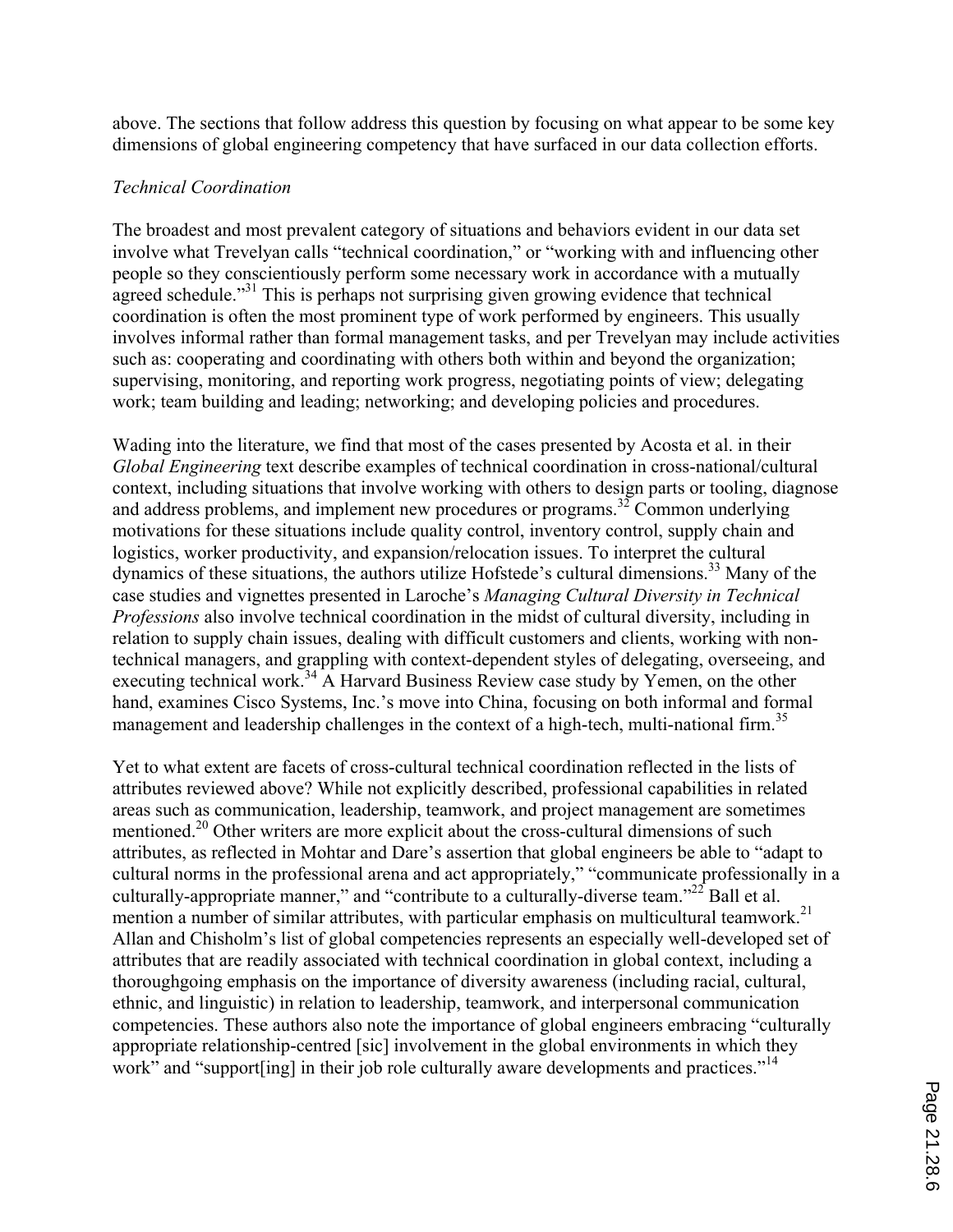A number of prior writings have also emphasized understanding and following global business norms and standards, as in Parkinson's discussion of the "international aspects of … business practices,"<sup>16</sup> Warnick's mention of "an ability to understand international business,"<sup>19</sup> and Ball et al.'s reference to "basic principles of global businesses."<sup>21</sup> Yet many of the materials we have reviewed to date focus instead on considerable contextual variations in management processes and professional conduct. For instance, cases by Acosta et al. and Shepherd help illustrate the difficulties and resistances that frequently emerge when organizations attempt to standardize corporate practices, processes, and values across disparate cultural contexts.<sup>32,36</sup> Hence, it may be the case that the biggest difficulties facing engineers and other technical professionals center on cross-national differences in business practices rather than standards and commonalities.

Another relevant question centers on the extent to which an engineer's technical knowledge, skills, and abilities are germane to situations involving technical coordination. As Trevelyan has argued, coordination itself tends to be significantly non-technical, but nonetheless often requires considerable technical expertise and authority. We therefore acknowledge that some cases that involve technical coordination might appear as though the associated engineering issues or technical context are largely incidental. While we return to this issue below, the sections that follow highlight many cases where engineering or technical factors are pivotally important.

## *Understanding and Negotiating Engineering Cultures*

A number of commentators and reports have emphasized the importance of global engineers understanding cross-national/cultural differences in the actual technical practices of engineers. As noted above, the 1999 NRC report was prescient in this regard. More recent variations on this theme include statements stressing the importance of: "Applying engineering solutions and applications within a global context,"<sup>10</sup> "[A]nalyz[ing] how national differences are important in engineering work,"<sup>37</sup> "Socio/political impact on problem definition,"<sup>12</sup> and "Understand[ing] implications of cultural differences on how engineering tasks might be approached."<sup>16</sup> Extensive historical and ethnographic research by Downey and Lucena also highlights the significance of these issues.<sup>38</sup> Yet to what extent do engineers encounter situations where differences in engineering cultures are salient to their work practices?

The literature reviewed thus far suggests such situations do occur. For example, Laroche's volume presents one case highlighting differences in Japanese and American understandings of technical standards, production quality, and organizational culture, and another case contrasting more theoretical versus practical approaches to technical problem solving among French and American engineers, respectively.<sup>34</sup> Other cases from Laroche reveal cross-national differences in divisions of expert labor and expectations around the use of technical terms. Acosta et al. offer their own case contrasting differences in technical problem solving among French and Mexican production engineers.<sup>32</sup> Still other cases help illustrate how aesthetic considerations – which are often deeply rooted in history and culture – come into play when technical experts come together to do design work,<sup>39</sup> giving further credence to Parkinson's claim that engineers should "understand cultural differences relating to product design, manufacture and use."<sup>16</sup>

Even more generally, the specific processes used to solve technical problems may be culturally inflected, which can generate conflict and controversy. For instance, a case by Thomke and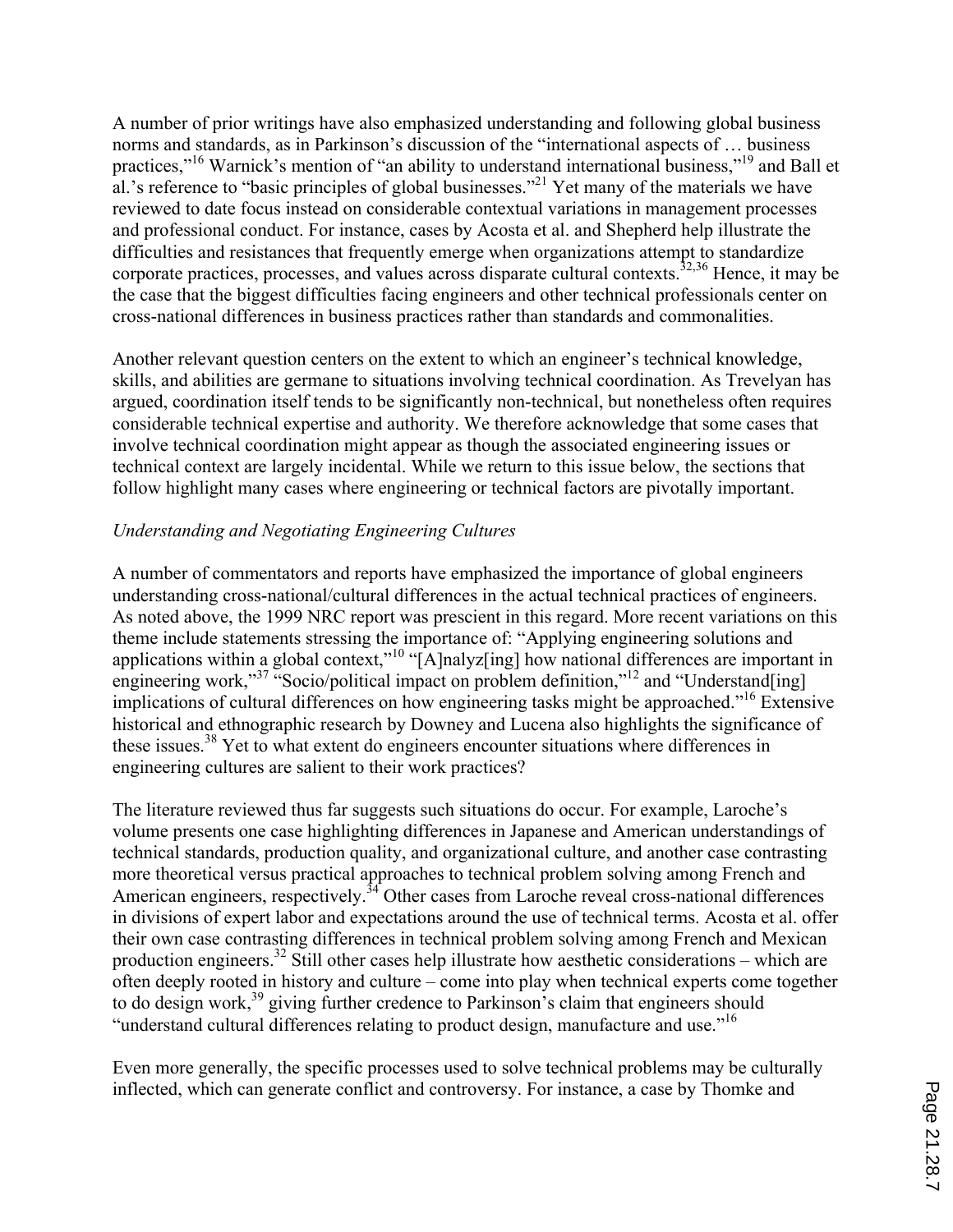Nimgade discusses problems caused by different product development processes in Germany and India, while Hatvany and Pucik document considerable differences in decision-making processes in the U.S. and Japan.<sup>40-41</sup> Additionally, Acosta et al. have discussed how widespread – and often faulty – assumptions about "rational actor models" often influence strategic thinking and decision-making among Americans and many other Westerners, with significant implications for how technical work is coordinated and technical problems are approached.<sup>32</sup> While the fundamentals of engineering science may be immutable across the globe, these cases provide considerable support for the argument that engineers trained and practicing in different parts of the world may often define and solve technical problems very differently.<sup>37</sup>

#### *Navigating Ethics, Standards, and Regulations*

There is also widespread recognition that practicing engineers should be aware that there are no universal, global expectations for what counts as ethical engineering practice. The ASCE, for instance, notes "[t]he challenge of practicing ethically in a global environment,"<sup>24</sup> while Parkinson argues that engineers should be prepared to "effectively deal with ethical issues arising from cultural or national differences."<sup>16</sup> Mohtar and Dare similarly stress "[t]he ability to make ethical and socially responsible decisions in the context of a culture divergent from my own,"22 while Ragusa emphasizes "moral responsibility to improve conditions and take action in diverse engineering settings."<sup>42</sup>

Often intertwined with these themes are questions about standards and regulations, including the extent to which engineers are obligated to meet legal and other obligations prevailing in their home and/or host countries and cultures. Mohtar and Dare frame this issue in terms of "awareness of varying regulations, codes of practice, standards, technical specifications, testing/inspection procedures, environmental regulations, and systems of measurement between countries and regions," 22 while Patil notes the salience of "[i]nternational labor market and workplace imperatives."<sup>10</sup> Parkinson adds that global engineers should "[h]ave some exposure to international aspects of topics such as supply chain management, intellectual property, liability and risk, and business practices."<sup>16</sup>

The literature examined thus far reveals a number of cases related to these themes, including a handful drawn from engineering ethics textbooks. One of the more prominent ethical topics in this domain centers on gift giving and bribery, as illustrated through two cases by Humphreys focused on China, and a brief hypothetical scenario by Robinson et al. that does not specify a specific host country.<sup>43-44</sup> Additionally, a chapter in an ethics textbook by Harris presents cases covering a wider variety of issues that cut across many geographic contexts, including lax pollution standards, corporate paternalism, nepotism, tax avoidance, workplace conditions, and employee remuneration.<sup>45</sup> A multimedia case by Raju and Sankar, on the other hand, highlights the importance of global engineering standards, and explores issues of corporate and professional responsibility when problems surface in multi-national design projects.<sup>46</sup> While most of these cases can be categorized as what Herkert calls "micro-ethical" situations, others emphasize "macro-ethical" issues, i.e., those involving larger questions of collective, social responsibility.<sup>47</sup> Most notably, Vesilind and Gunn present cases involving human rights issues and environmental racism, while Lawrence and Tolley present a case focused on human rights concerns surfacing around infrastructure projects in the formerly authoritarian state of Myanmar.<sup>48-49</sup> As suggested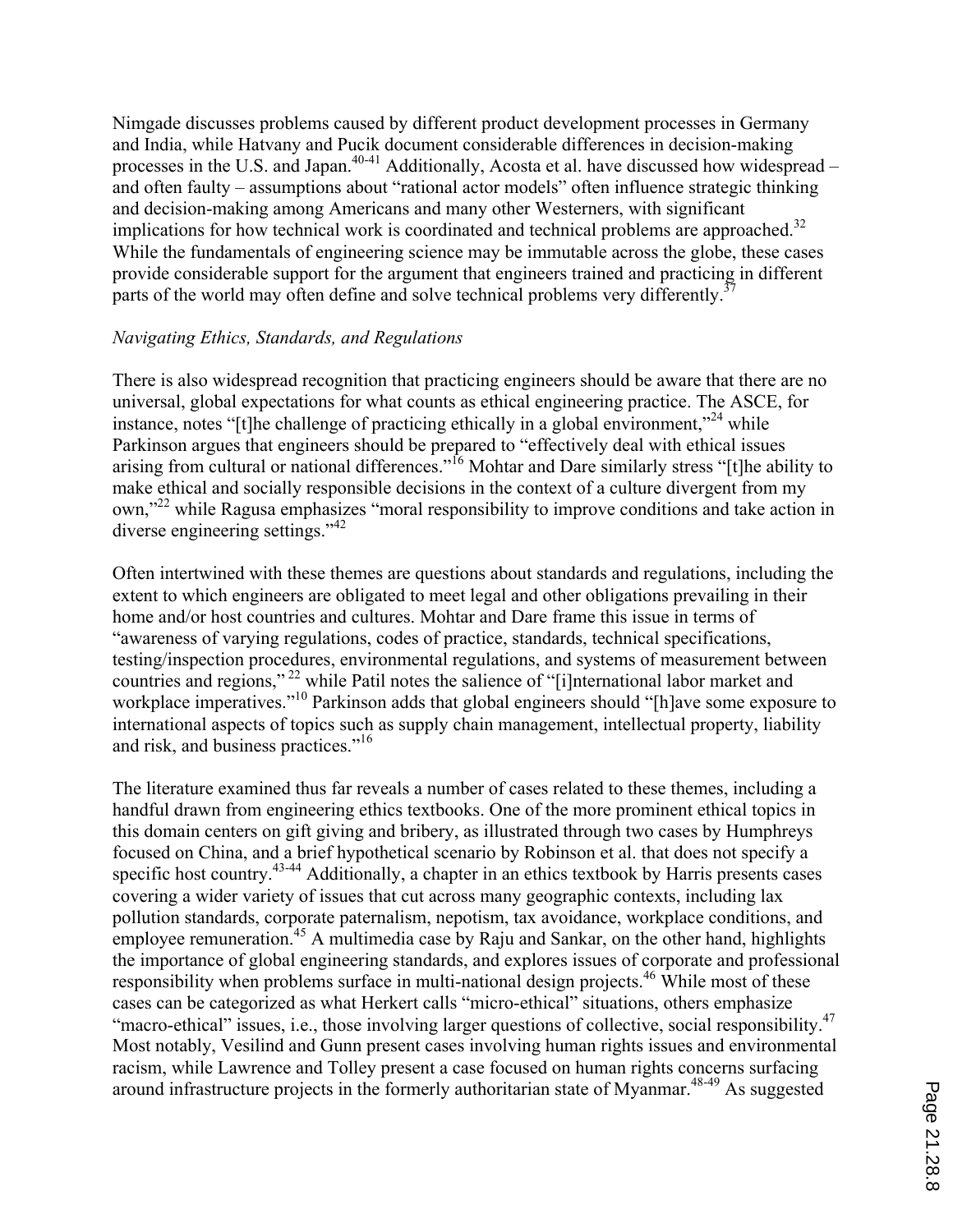by this summary, there is strong evidence to suggest that cross-national differences in ethics, standards, and regulations represent an important facet of global engineering competency.

### **Conclusions and Future Work**

While the areas discussed above have thus far emerged as most prominent in our data collection and analysis, additional domains and dimensions have also surfaced. For example, *knowledge brokering* and *boundary spanning* capabilities have been described in a handful of case studies, including Johri's research on global software engineers and DiMarco et al.'s study of global engineering project networks.  $50-51$  We will continue probing these areas in future work, possibly as additional sub-dimensions of technical coordination. Additionally, we still have much work to do in triangulating the literature reviewed above with the qualitative interview data we continue to collect and analyze. In doing so we intend to firm up our core domains of interest, including by identifying an expanded array of associated situations and behaviors.

Our efforts are also supporting another core project objective, namely generating a situational judgment test that can be used to evaluate 3-4 major dimensions of global engineering competency across multiple cultural contexts. Creating this multiple-choice assessment tool involves a systematic, iterative process of generating item stems and response options, in part inspired by the literature reviewed above and our interview data. Figure 1 presents a sample assessment question that was developed and piloted during the preliminary phases of this project. We expect the finished instrument will have 15-20 such questions. Further background details regarding use of scenario-based and situational approaches to assessment appear elsewhere.<sup>52</sup>

As an employee in a large multinational corporation, you are temporarily assigned to your company's branch operations in Shanghai, China. You are a member of a team consisting of three Chinese engineers, all about the same rank as you. Your team reports to an engineering manager, who is also Chinese. You are in a team meeting where your manager proposes a solution to a difficult quality control problem. However, you are concerned that the proposed solution will fail. Consider these possible actions:

- a) Have the entire team approach the manager together.
- b) Bring up your concerns in the meeting.
- c) Set aside your concerns and follow the manager's lead.
- d) Discuss the issue with the manager later, in a private meeting.
- e) Consult your Chinese team members about appropriate actions to take.
- f) Discuss your concerns with a higher-ranking manager.

Which of these actions (a-f) would you MOST likely take? Which of these actions (a-f) would you LEAST likely take?

# **Figure 1. Sample Situational Assessment Question for Global Engineering Competency**

This scenario largely falls within the domain of technical coordination, testing the extent to which respondents can pick both appropriate and inappropriate behavioral responses, including by drawing on prior cultural knowledge (e.g., understanding the concept of "saving face" in East Asian cultures) and aligned with their own levels of cultural sensitivity. We propose that placing a quality control issue at the heart of this scenario helps ground the situation in a salient technical context that is very familiar to engineers and other technical professionals. Our initial efforts to use this question as a discussion prompt in the context of global competency courses and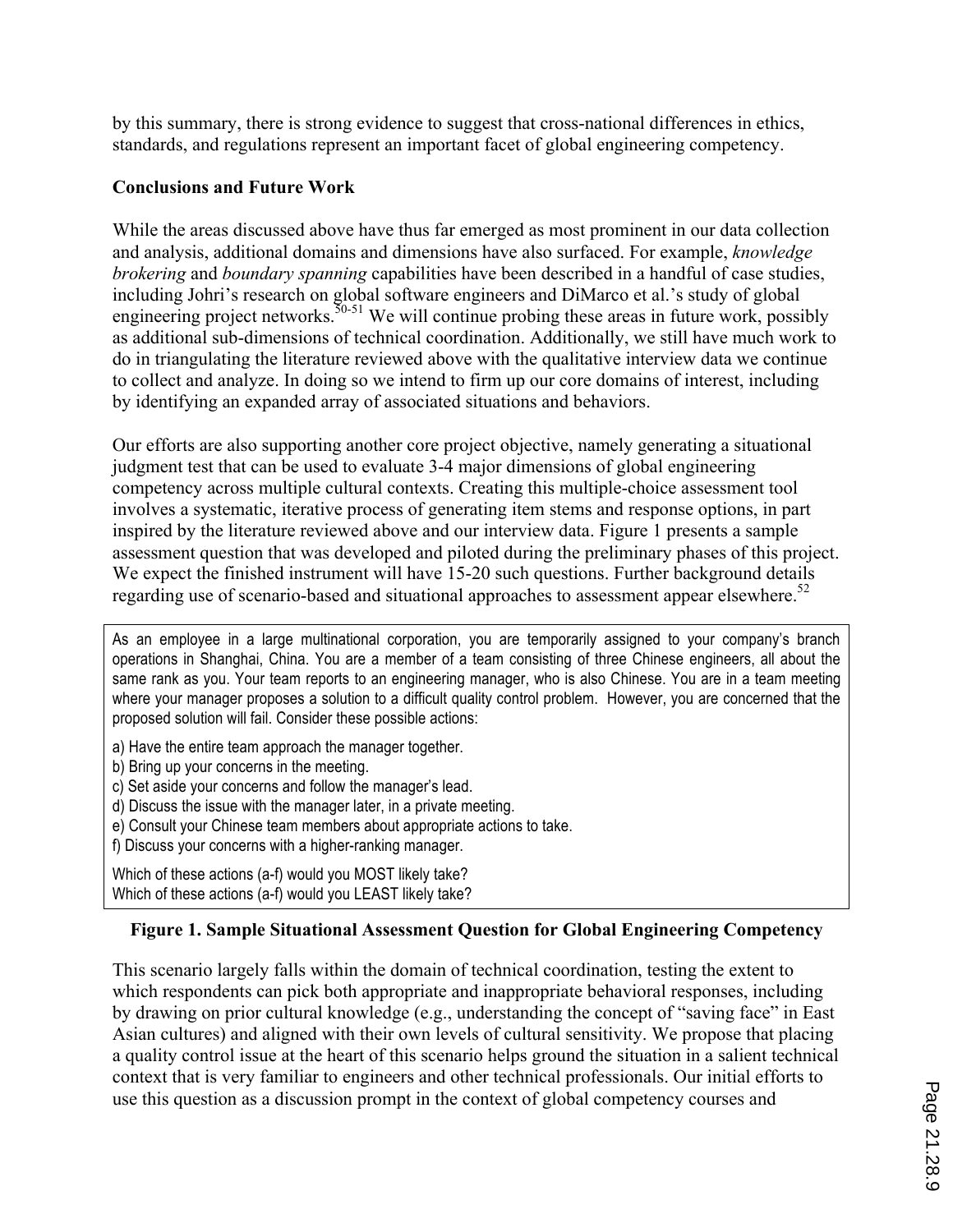workshops, as well as in individual and focus group interviews with subject matter experts, suggests that the scenario has the intended effect. Nonetheless, much work remains to create and validate a much larger set of questions falling squarely within the realm of global engineering competency, mirroring the types of real-world situations and behavioral expectations that global engineers frequently encounter in their work.

### **Acknowledgments**

The authors gratefully acknowledge support for aspects of this work under National Science Foundation grant EEC-1160455, Global Engineering Competency: Definitions, Development Paths, and Situational Assessment. We also extend appreciation to other affiliates of the Global Engineering Education Collaboratory (GEEC) for their help on this project.

# **References**

- Jesiek, B. K., and Beddoes, K. From Diplomacy and Development to Competitiveness and Globalization: Historical Perspectives on the Internationalization of Engineering Education. In Downey, G. L. & Beddoes, K. (Eds.), What is Global Engineering Education For?: The Making of International Educators (45-76). Morgan and Claypool, San Rafael, CA. 2010.
- <sup>2</sup> National Academy of Engineering and Office of International Affairs, National Research Council. Strengthening U.S. Engineering Through International Cooperation: Some Recommendations for Action. National Academy of Engineering, Washington, DC. 1987.
- <sup>3</sup> National Research Council. Engineering Education Tasks for the New Century: Japanese and U.S. Perspectives. National Academy Press, Washington, DC. 1999.
- <sup>4</sup> Katehi, L. The Global Engineer. In Educating the Engineer of 2020 (151-155). National Academy Press, Washington, DC. 2005.
- <sup>5</sup> Global Engineering Excellence Initiative (GEEI). In Search of Global Engineering Excellence: Educating the Next Generation of Engineers for the Global Workplace. Continental AG, Hanover, Germany. 2006.
- <sup>6</sup> Sigma Xi. Embracing Globalization: Assuring a Globally Engaged Science and Engineering Workforce (Workshop Report). Sigma Xi, Washington, DC. 2007.
- <sup>7</sup> Grandin, J., and Hirleman, E. D. Educating Engineers as Global Citizens: A Call for Action / A Report of the National Summit Meeting on the Globalization of Engineering Education. Online Journal of Global Engineering Education, 2009. 4(1): 1-28.
- <sup>8</sup> National Research Council. Engineering Education Tasks for the New Century: Japanese and U.S. Perspectives. National Academy Press, Washington, DC. 1999.
- <sup>9</sup> The Boeing Company and Rensselaer Polytechnic Institute (RPI). A Manifesto for Global Engineering Education: Summary Report of the Engineering Futures Conference, January 22–23, 1997. 1997.
- Patil, A. Global Engineering Criteria for the Development of the Global Engineering Profession. World Transactions on Engineering and Technology Education, 2005. 4(1): 49- 52.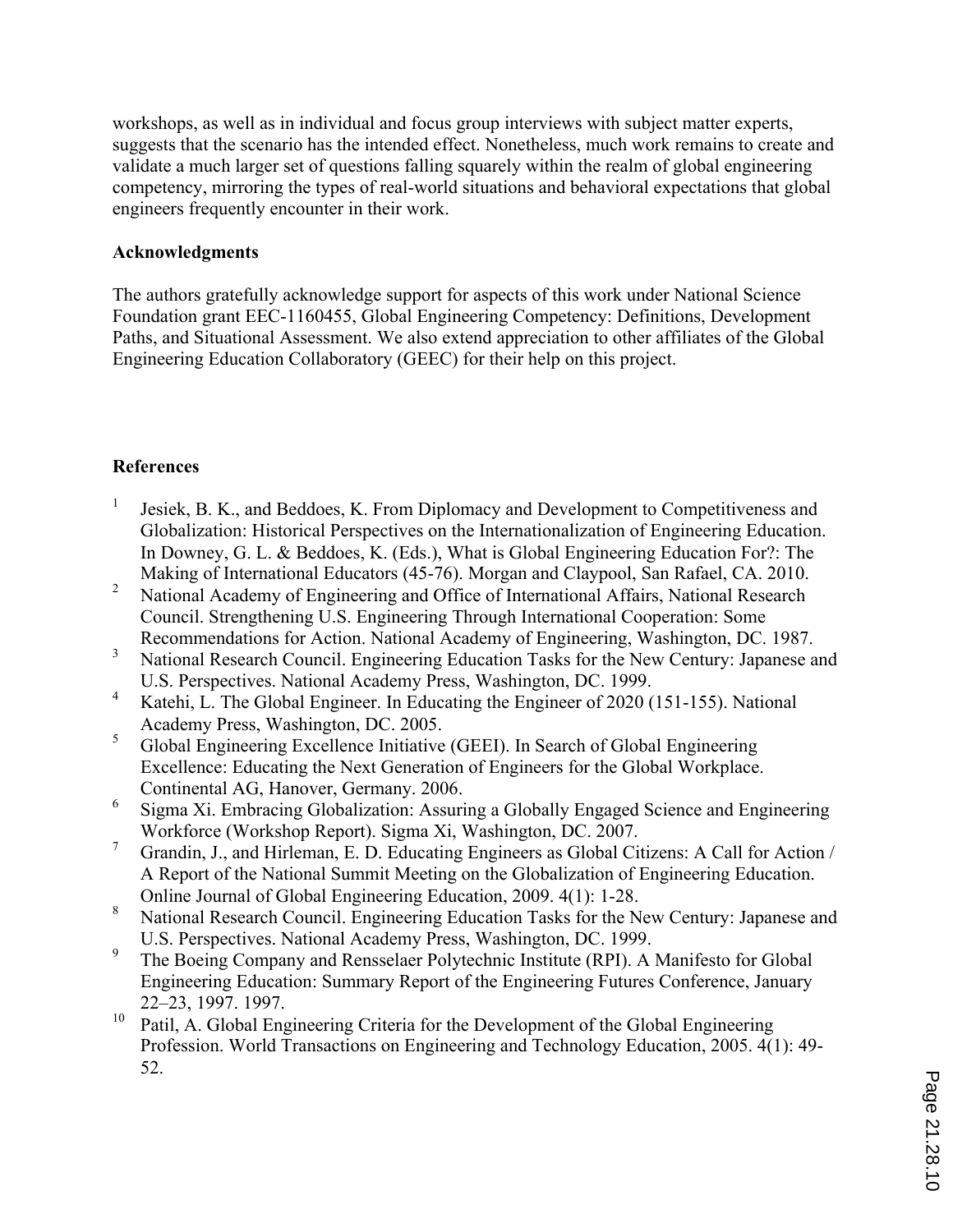- <sup>11</sup> Lohmann, J., Rollins, H., and Hoey, J. Defining, Developing, and Assessing Global Competence in Engineers. European Journal of Engineering Education, 2006. 31(1): 119- 131.
- <sup>12</sup> Allert, B., Atkinson, D., Groll, E., and Hirleman, E. D. Making the Case for Global Engineering: Building Foreign Language Collaborations for Designing, Implementing, and Assessing Programs. Online Journal for Global Engineering Education, 2007. 2(2): 1-14.
- <sup>13</sup> Sigma Xi. Developing Evaluation Approaches to International Collaborative Science and
- Engineering Activities (Workshop Report). Sigma Xi, Washington, DC. 2008.<br><sup>14</sup> Allan, M., and Chisholm, C. U. Achieving Engineering Competencies in the Global Information Society Through the Integration of On-Campus and Workplace Environments. Industry and Higher Education, 2008. 22(3): 145-152.
- <sup>15</sup> Parkinson, A., Harb, J., Magleby, S. Developing Global Competence in Engineers: What Does It Mean? What is Most Important? Proceedings of the 2009 ASEE Annual Conference and Exposition, Austin, TX, June 14-17, 2009.
- <sup>16</sup> Parkinson, A. The Rationale for Developing Global Competence. Online Journal of Global Engineering Education, 2009. 4(2): 1-15.
- <sup>17</sup> Grandin J. M., and Hedderich, N. Intercultural Competence in Engineering: Global Competence for Engineers. In Deardorff, D. K. (Ed.), The SAGE Handbook of Intercultural
- Competence (362-372). SAGE Publications, Inc., Thousand Oaks, CA and London. 2009.<br><sup>18</sup> Jesiek, B. K., Sangam, D., Thompson, J., Chang, Y., and Evangelou, D. Global Engineering Attributes and Attainment Pathways: A Study of Student Perceptions. Proceedings of the 2010 ASEE Annual Conference and Exposition, Louisville, KY, June 20-23, 2010.
- <sup>19</sup> Warnick, G. M. Global Competence: Determination of its Importance for Engineers Working in a Global Environment. Educational Administration: Theses, Dissertations, and Student Research, Paper 35. University of Nebraska – Lincoln, Lincoln, NE. 2010. Available at http://digitalcommons.unl.edu/cehsedaddiss/35 2010
- <sup>20</sup> International Federation of Engineering Education Societies (IFEES). The Attributes of a Global Engineer Project. IFEES, Milwaukee, WI. 2013. Available at http://www.sefi.be/ifees/wp-content/uploads/WEEF-2012-Attributes-of-a-Global-Engineer.pdf
- <sup>21</sup> Ball, A. G., Zaugg, H., Davies, R., Tateishi, I., Parkinson, A. R., Gensen, C. G., and Magleby, S. P. Identification and Validation of a Set of Global Competencies for Engineering Students. International Journal of Engineering Education, 2012. 28(1): 156-168.
- <sup>22</sup> Mohtar, R. H., and Dare, A. E. Global Design Team: A Global Service-Learning Experience. International Journal of Engineering Education, 2012. 28(1): 169-182.
- <sup>23</sup> ABET Engineering Accreditation Commission (EAC). Criteria for Accrediting Engineering Programs: Effective for Reviews During the 2012-2013 Accreditation Cycle. ABET, Inc., Baltimore, MD. 2011.
- <sup>24</sup> American Society of Civil Engineers (ASCE), Body of Knowledge Committee of the Committee on Academic Prerequisites for Professional Practice. Civil Engineering Body of Knowledge for the 21st Century: Preparing the Civil Engineer of the Future (Second Edition). American Society of Civil Engineers, Reston, VA. 2008.
- <sup>25</sup> Engineers Australia (EA). Guide to Assessment of Eligibility for Membership (Stage One Competency). Engineers Australia, Barton, ACT, Australia. 2010.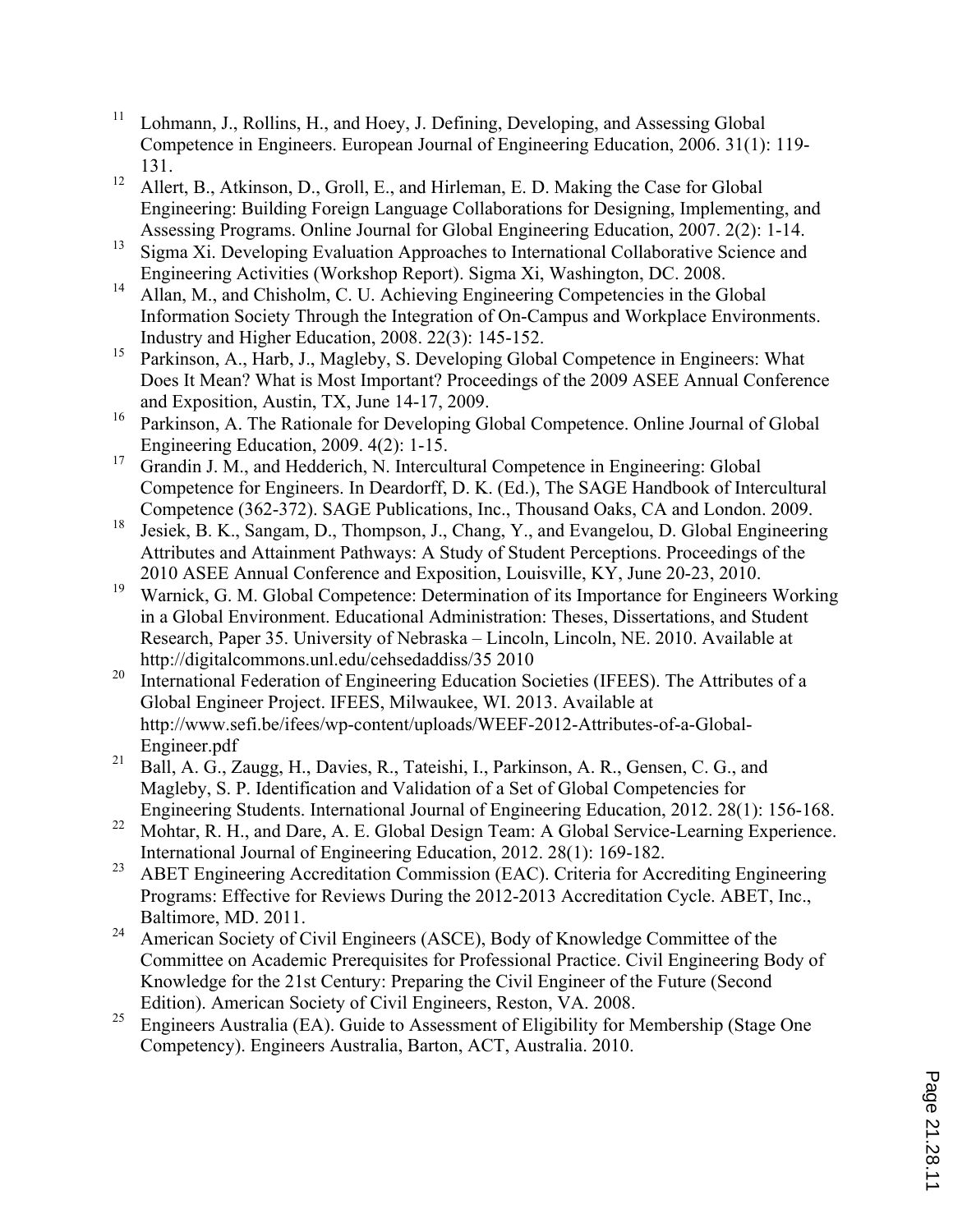- <sup>26</sup> European Network for Accreditation of Engineering Education (ENAEE). EUR-ACE Framework Standards for the Accreditation of Engineering Programmes. ENAEE, Brussels, Belgium. 2008.
- <sup>27</sup> Johri, A., and Jesiek, B. K. Global and International Issues in Engineering Education. In Olds, B. M., and Johri, A. (Eds.), Cambridge Handbook of Engineering Education Research (CHEER). Cambridge University Press, Cambridge, UK. Forthcoming.
- $28$  Lucena, J. What is Engineering for? A Search for Engineering beyond Militarism and Freemarkets. In Downey, G. L. & Beddoes, K. (Eds.), What is Global Engineering Education For?: The Making of International Educators (361-383). Morgan and Claypool, San Rafael, CA. 2010.
- <sup>29</sup> Walther, J., Kellam, N., Sochacka, N., and Radcliffe, D. Engineering Competence? An Interpretive Investigation of Engineering Students' Professional Formation. Journal of Engineering Education, 2011. 100(4): 703-740.
- $\frac{30}{31}$  Flanagan, J. The Critical Incident Technique. Psychological Bulletin, 1954. 51: 327–358.
- <sup>31</sup> Trevelyan, J. Technical Coordination in Engineering Practice. Journal of Engineering Education, 2007. 96(3): 191-204.
- $32$  Acosta, C., Leon, V. J., Conrad, C., and Malave, C. O. Global Engineering: Design, Decision Making, and Communication. CRC Press, Boca Raton, FL. 2010.
- <sup>33</sup> Hofstede, G., and Hofstede, G. J. Cultures and Organizations: Software of the Mind (2nd) Edition). New York: McGraw-Hill. 2005.
- <sup>34</sup> Laroche, L. Managing Cultural Diversity in Technical Professions. Butterworth-Heinemann, Burlington, MA. 2003.
- <sup>35</sup> Yemen, G., and Isabella, L. A. Cisco Switches in China: The Year of the Manager. Available at http://hbr.org/product/cisco-switches-in-china-the-year-of-the-manager/an/UV4292-PDF-ENG (accessed March 11, 2013)
- <sup>36</sup> Shephard, D. Case 1.3: Common Bond Values at the New Zealand Office of AT&T. In Thomas, D. C. (Ed.), Readings and Cases in International Management: A Cross-Cultural Perspective (92-100). SAGE Publications, Inc., Thousand Oaks, CA and London. 2003.
- <sup>37</sup> Downey, G., Lucena, J. C., Moskal, B., Bigley, T., Hays, C., Jesiek, B., Kelly, L., Lehr, J., Miller, J., Nichols-Belo, A., Ruff, S., and Parkhurst, R. The Globally Competent Engineer: Working Effectively with People Who Define Problems Differently. Journal of Engineering Education, 2006. 105(2): 107-122.
- <sup>38</sup> Downey, G., and Lucena, J. Knowledge and Professional Identity in Engineering: Code-Switching and Metrics of Progress. History and Technology: An International Journal, 2004. 20(4): 393-420.
- $39$  Eccles, R. G., Edmondson, A. C., and Karadzhova, D. Arup: Building the Water Cube. Available at http://hbr.org/product/arup-building-the-water-cube/an/410054-PDF-ENG (accessed March 11, 2013)
- <sup>40</sup> Thomke, S., and Nimgade, A. Siemens AG: Global Development Strategy (A). Available at http://hbr.org/product/siemens-ag-global-development-strategy-a/an/602061-PDF-ENG (accessed March 11, 2013)
- <sup>41</sup> Hatvany, N., and Pucik, V. Case 1.7: Chiba International, Inc. In Thomas, D. C. (Ed.), Readings and Cases in International Management: A Cross-Cultural Perspective (115-122). SAGE Publications, Inc., Thousand Oaks, CA and London. 2003.